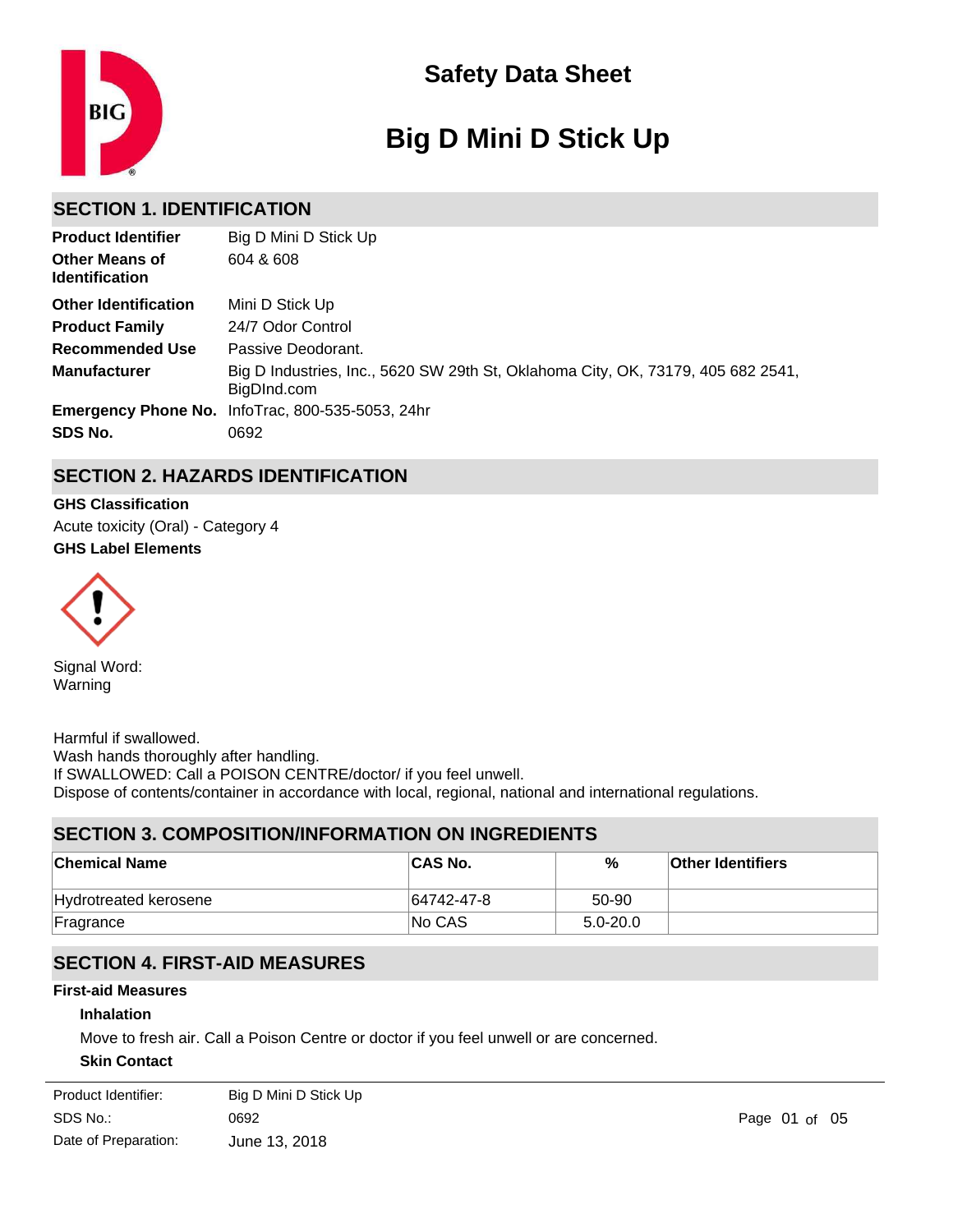Take off contaminated clothing, shoes and leather goods (e.g. watchbands, belts). Immediately wash gently and thoroughly with lukewarm, gently flowing water and mild soap for 15-20 minutes.

### **Eye Contact**

Immediately rinse the contaminated eye(s) with lukewarm, gently flowing water for 15-20 minutes, while holding the eyelid(s) open. If eye irritation persists, get medical advice/attention.

#### **Ingestion**

Rinse mouth with water. Immediately call a Poison Centre or doctor.

### **Most Important Symptoms and Effects, Acute and Delayed**

If inhaled: Can irritate the nose and throat. If on skin: May cause mild irritation. If in eyes: Causes moderate to severe irritation. If swallowed: Can irritate the mouth, throat and stomach. Can burn the lips, tongue, throat and stomach.

### **SECTION 5. FIRE-FIGHTING MEASURES**

### **Extinguishing Media**

### **Suitable Extinguishing Media**

Not combustible. Use extinguishing agents compatible with product and suitable for surrounding fire.

### **Unsuitable Extinguishing Media**

DO NOT use water or water-based extinguishing agents.

### **Specific Hazards Arising from the Chemical**

Can ignite if strongly heated.

Liquid can float on water and may travel to distant locations and/or spread fire.

Very toxic carbon monoxide, carbon dioxide.

### **Special Protective Equipment and Precautions for Fire-fighters**

No special precautions are necessary.

Fire-fighters may enter the area if positive pressure SCBA and full Bunker Gear is worn.

# **SECTION 6. ACCIDENTAL RELEASE MEASURES**

### **Personal Precautions, Protective Equipment, and Emergency Procedures**

No special precautions are necessary.

### **Environmental Precautions**

It is good practice to prevent releases into the environment.

### **Methods and Materials for Containment and Cleaning Up**

Small spills or leaks: contain and soak up spill with absorbent that does not react with spilled product. Large spills or leaks: dike spilled product to prevent runoff.

## **SECTION 7. HANDLING AND STORAGE**

### **Precautions for Safe Handling**

No special handling precautions are necessary. Wash hands thoroughly after handling this product and before eating, using the washroom or leaving work area.

### **Conditions for Safe Storage**

Store in an area that is: cool, dry, ventilated.

# **SECTION 8. EXPOSURE CONTROLS/PERSONAL PROTECTION**

| Product Identifier:  | Big D Mini D Stick Up |
|----------------------|-----------------------|
| SDS No.:             | 0692                  |
| Date of Preparation: | June 13, 2018         |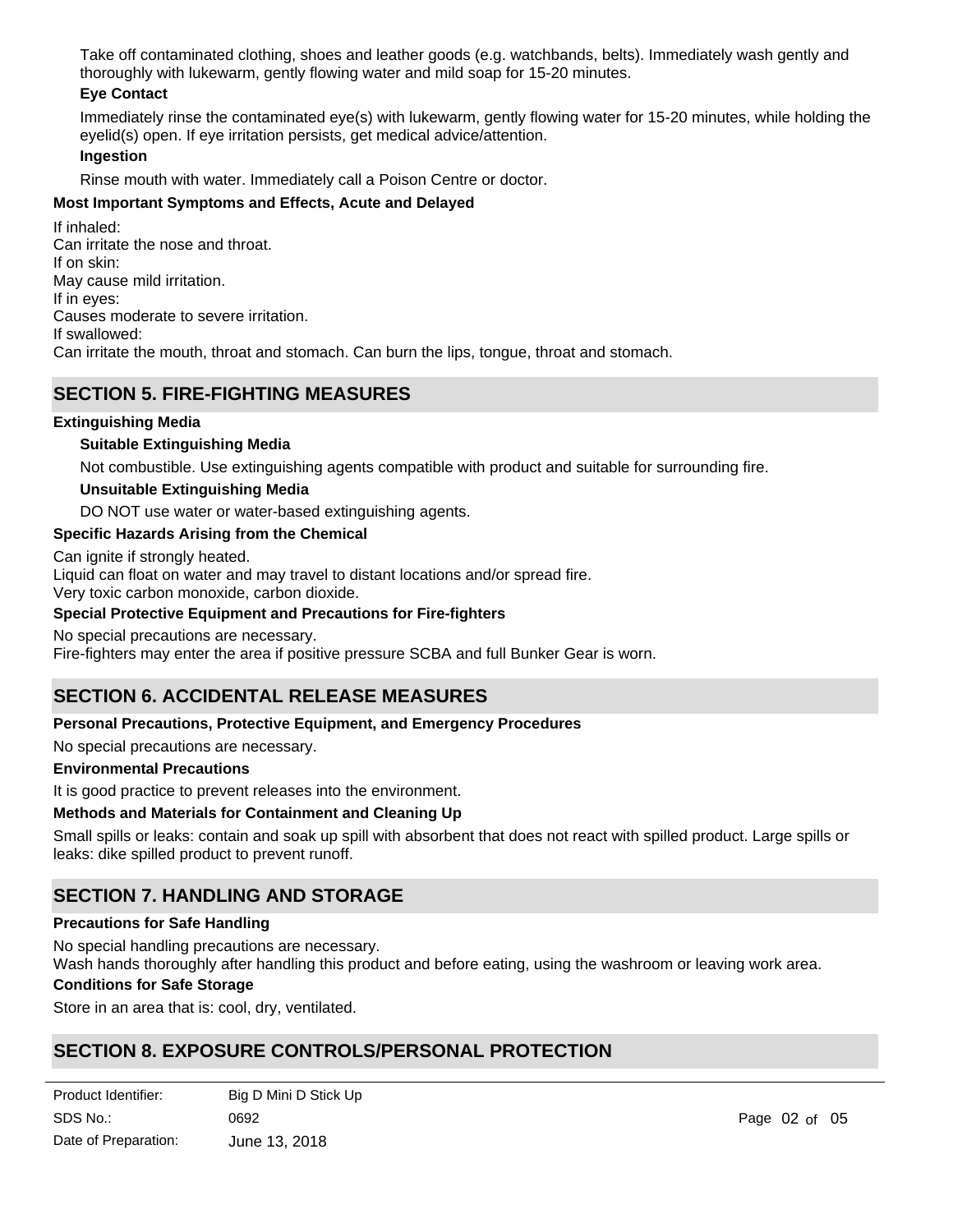#### **Control Parameters**

|                       | <b>ACGIH TLV®</b> |             | <b>OSHA PEL</b> |                | <b>AIHA WEEL</b> |            |
|-----------------------|-------------------|-------------|-----------------|----------------|------------------|------------|
| <b>Chemical Name</b>  | <b>TWA</b>        | <b>STEL</b> | <b>TWA</b>      | <b>Ceiling</b> | 8-hr TWA         | <b>TWA</b> |
| Hydrotreated kerosene | $ 400$ ppm        |             | $ 400$ ppm      |                |                  |            |

### **Appropriate Engineering Controls**

General ventilation is usually adequate.

**Individual Protection Measures**

### **Eye/Face Protection**

Not required if product is used as directed.

**Skin Protection**

Not required, if used as directed.

# **Respiratory Protection**

Not normally required if product is used as directed.

# **SECTION 9. PHYSICAL AND CHEMICAL PROPERTIES**

| <b>Basic Physical and Chemical Properties</b>                |                                                          |
|--------------------------------------------------------------|----------------------------------------------------------|
| <b>Particle Size</b>                                         | Not applicable                                           |
| Odour                                                        | Fragrant (Fragrance)                                     |
| <b>Odour Threshold</b>                                       | Not available                                            |
| рH                                                           | Not available                                            |
| <b>Melting Point/Freezing Point</b>                          | Not available (melting); Not available (freezing)        |
| <b>Initial Boiling Point/Range</b>                           | Not available                                            |
| <b>Flash Point</b>                                           | $> 200$ °F (93 °C)                                       |
| <b>Evaporation Rate</b>                                      | Not available                                            |
| <b>Upper/Lower Flammability or</b><br><b>Explosive Limit</b> | Not available (upper); Not available (lower)             |
| <b>Vapour Pressure</b>                                       | Not available                                            |
| Vapour Density (air = 1)                                     | Not available                                            |
| <b>Relative Density (water = 1)</b>                          | Not available                                            |
| <b>Solubility</b>                                            | Not available in water; Not available (in other liquids) |
| <b>Partition Coefficient,</b><br>n-Octanol/Water (Log Kow)   | Not available                                            |
| <b>Auto-ignition Temperature</b>                             | Not available                                            |
| <b>Decomposition Temperature</b>                             | Not available                                            |
| <b>Viscosity</b>                                             | Not available (kinematic)                                |
| <b>Other Information</b>                                     |                                                          |
| <b>Physical State</b>                                        | Solid                                                    |
| <b>Molecular Formula</b>                                     | Not applicable                                           |
| <b>Molecular Weight</b>                                      | Not applicable                                           |
| <b>Bulk Density</b>                                          | Not available                                            |
| <b>Surface Tension</b>                                       | Not available                                            |
| Vapour Pressure at 50 deg C                                  | Not available                                            |

# **SECTION 10. STABILITY AND REACTIVITY**

### **Chemical Stability**

Normally stable.

| Product Identifier:  | Big D Mini D Stick Up |
|----------------------|-----------------------|
| SDS No.:             | 0692                  |
| Date of Preparation: | June 13, 2018         |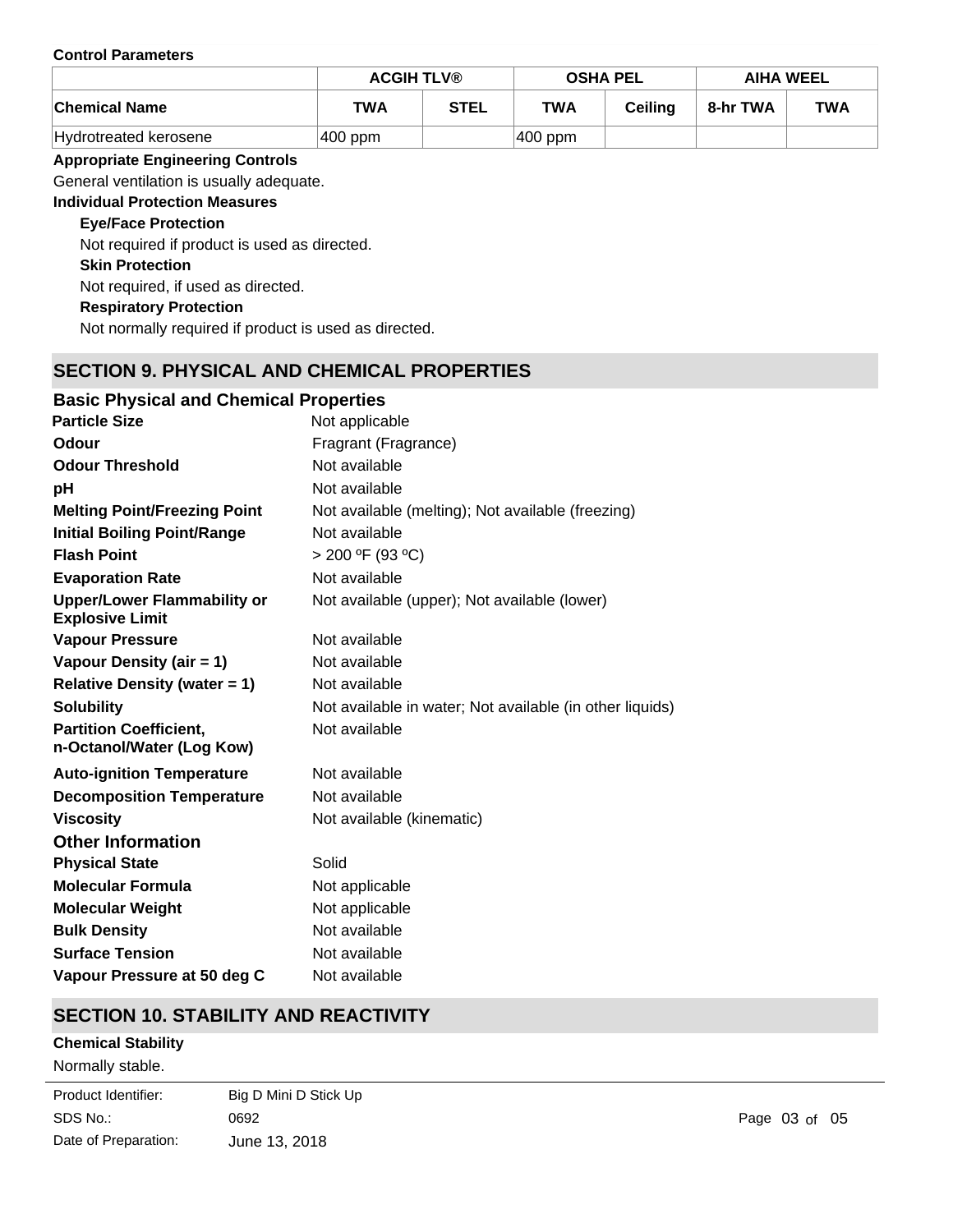### **Possibility of Hazardous Reactions**

**Conditions to Avoid** High temperatures. Temperatures above 160.0 ºF (71.1 ºC) **Incompatible Materials** None known. **Hazardous Decomposition Products** Very toxic carbon monoxide, carbon dioxide. None known.

# **SECTION 11. TOXICOLOGICAL INFORMATION**

### **Likely Routes of Exposure**

Inhalation; skin contact; eye contact; ingestion.

### **Acute Toxicity**

| <b>Chemical Name</b>  | <b>LC50</b>                       | LD50 (oral)      | LD50 (dermal)       |
|-----------------------|-----------------------------------|------------------|---------------------|
| Hydrotreated kerosene | 5 mg/L (rat) (4-hour<br>exposure) | 5000 mg/kg (rat) | 2000 mg/kg (rabbit) |

### **Skin Corrosion/Irritation**

No information was located.

May cause mild irritation.

### **Serious Eye Damage/Irritation**

No information was located. Causes moderate to severe irritation.

### **STOT (Specific Target Organ Toxicity) - Single Exposure**

#### **Inhalation**

No information was located. Can irritate the nose and throat.

## **Skin Absorption**

No information was located.

### **Ingestion**

No information was located.

Can irritate the mouth, throat and stomach. Can burn the lips, tongue, throat and stomach.

### **STOT (Specific Target Organ Toxicity) - Repeated Exposure**

Not harmful.

### **Respiratory and/or Skin Sensitization**

No information was located.

### **Carcinogenicity**

Not specifically listed. No information was located.

### **Reproductive Toxicity**

### **Development of Offspring**

No information was located. No information was located.

### **Sexual Function and Fertility**

No information was located. No information was located.

### **Germ Cell Mutagenicity**

No information was located.

| Product Identifier:  | Big D Mini D Stick Up |
|----------------------|-----------------------|
| SDS No.:             | 0692                  |
| Date of Preparation: | June 13, 2018         |